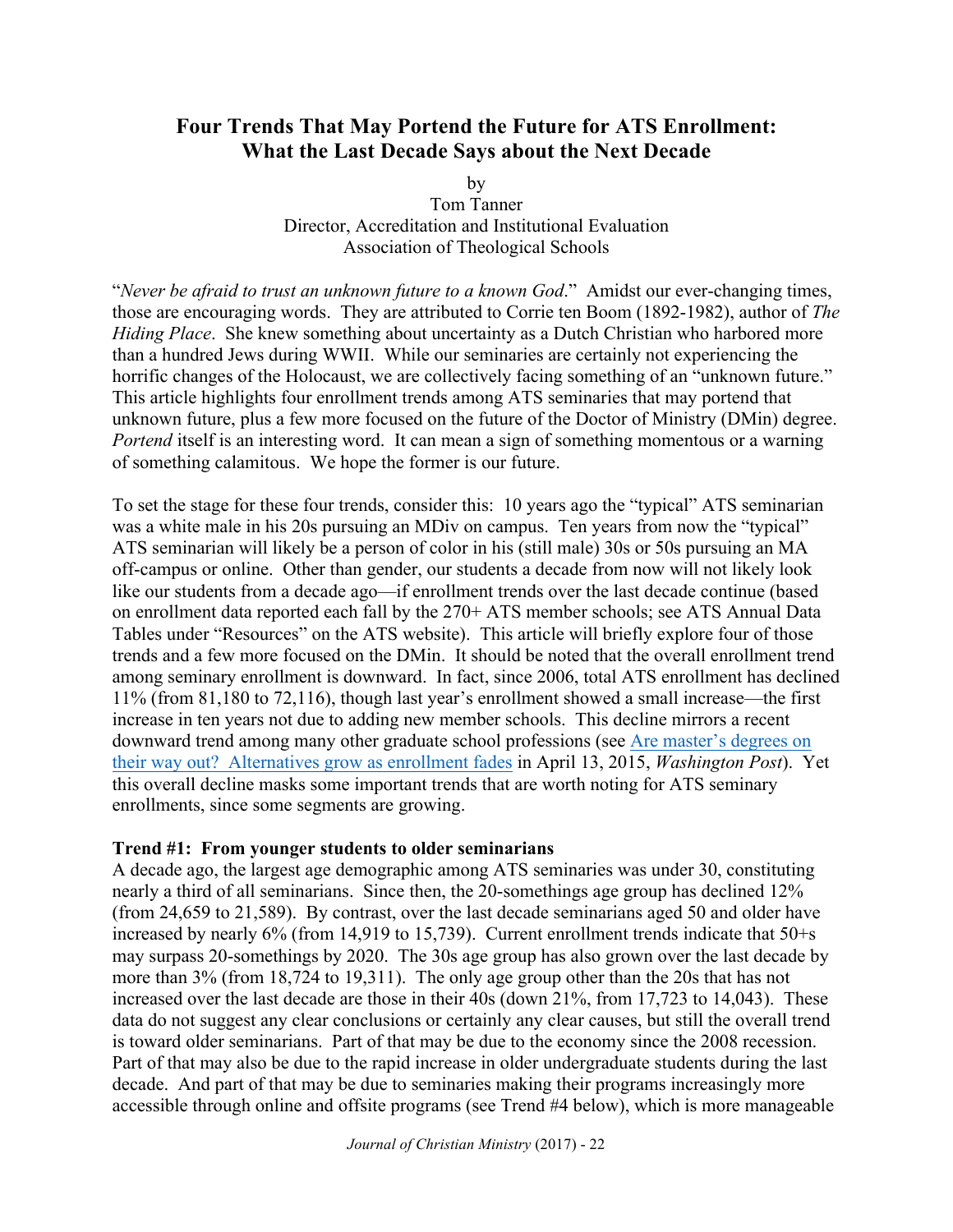for older students with family and career commitments who no longer need to relocate to attend seminary.

## **Trend #2: From white students to seminarians of color**

A decade ago, white students from North America constituted 67% of all ATS seminarians who reported their race/ethnicity. This past year, persons of color and students from outside North America constituted 40% of all ATS seminarians who reported their race/ethnicity. In actual numbers, that is nearly a *10% increase* in persons of color and international students and nearly a *20% decrease* in Caucasian students in just ten years. If those enrollment trends continue, by 2025 (less than a decade from now), international and minority students will be a majority among ATS seminaries—well ahead of the 2040 date often projected for the US population. Currently, 25% of all ATS member schools already have a majority minority enrollment. And among the 150 ATS schools with DMin programs, the majority of DMin enrollees have been minority students since 2012. The fastest-growing groups among all seminarians over the last decade have been Hispanic students (up 361%, from 938 to 4,325) and Asian students (up 247%, from 1,585 to 5,504), exceeded only by international students (up 400%, from 1,326 to 6,638). Black students still constitute the single largest minority enrollment, but their increase is slower than other groups (up 124%, from 4,016 to 8,991) and has even declined the last few years.

# **Trend #3: From MDiv seminarians to MA students**

A decade ago, 44% of all seminarians were pursuing the MDiv degree, which amounted to 34,935 students. This past year, that number had *declined by 14%* to 29,914—the first time MDiv enrollment has been below 30,000 since 1999. By contrast, this past year MA enrollments had climbed to 22,066—an *increase of 12%* since the low of 19,668 in 2011, only five years ago. At current trends, combined professional and academic MA enrollments could surpass MDiv enrollment by 2022—less than a decade from now. That would be the first time in the onehundred-year history of ATS that we would have more MA than MDiv students. In fact, the professional MA (which now constitutes 54% of all MAs) was not even recognized in the ATS Commission Standards until 1972, at which time the BD became the MDiv and the DMin was added. Why this move from the MDiv to the MA? These data are subject to various interpretations, but here are four possible factors.

First, the academic MA had been on a significant decline and the professional MA had been on a slight decline—until the Standards were revised in 2012. That revision allowed the academic MA to be offered fully online without any special approval (other than for comprehensive distance education) and reduced the residency requirement for the professional MA, including allowing an exception for no residency. Since then, enrollment in those two MA degree categories has *increased by 12%*, while MDiv enrollment has *declined by 7%* in the same fouryear time period. Second, the ATS membership includes an increasing number of schools whose constituencies do not require the MDiv for ordination. Those schools are typically evangelical Protestant, which have grown from 66 to 125 ATS member schools in the last decade—almost double. Third, the two-year professional MA is the only degree that enrolls more women than men at ATS schools: 55% vs. about 33% for all other degree programs on average. Gender may also be a factor in the growth of the professional MA. Fourth, a two-year MA degree is more affordable (and achievable) than a three-year MDiv, especially since the ATS average time to complete an MDiv is actually more than four years. The cost (and time) factor may have become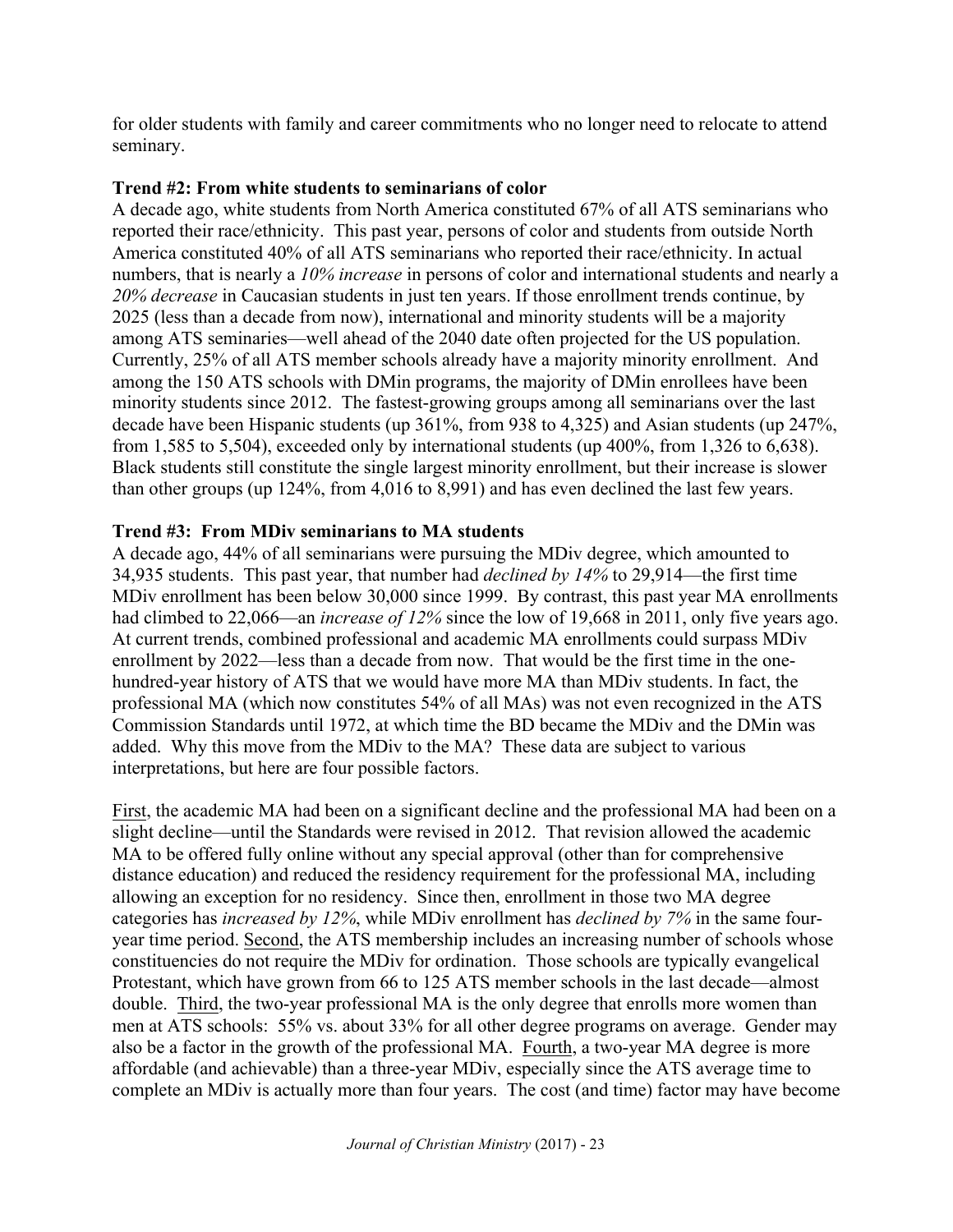especially consequential since the 2008 recession. Last year, for example, 61% of MDiv graduates reported that they left with some educational debt incurred while in seminary, of whom half owed more than \$40,000. By contrast, only 54% of professional MA graduates reported that they left with some educational debt while in seminary, of whom less than a fifth owed more than \$40,000.



# ATS Enrollment Ten-Year Trends: MA Degrees

Professional and Academic MA Combined Headcount (up 12% since 2011 low vs. down 7% for MDiv since 2011)



 $11$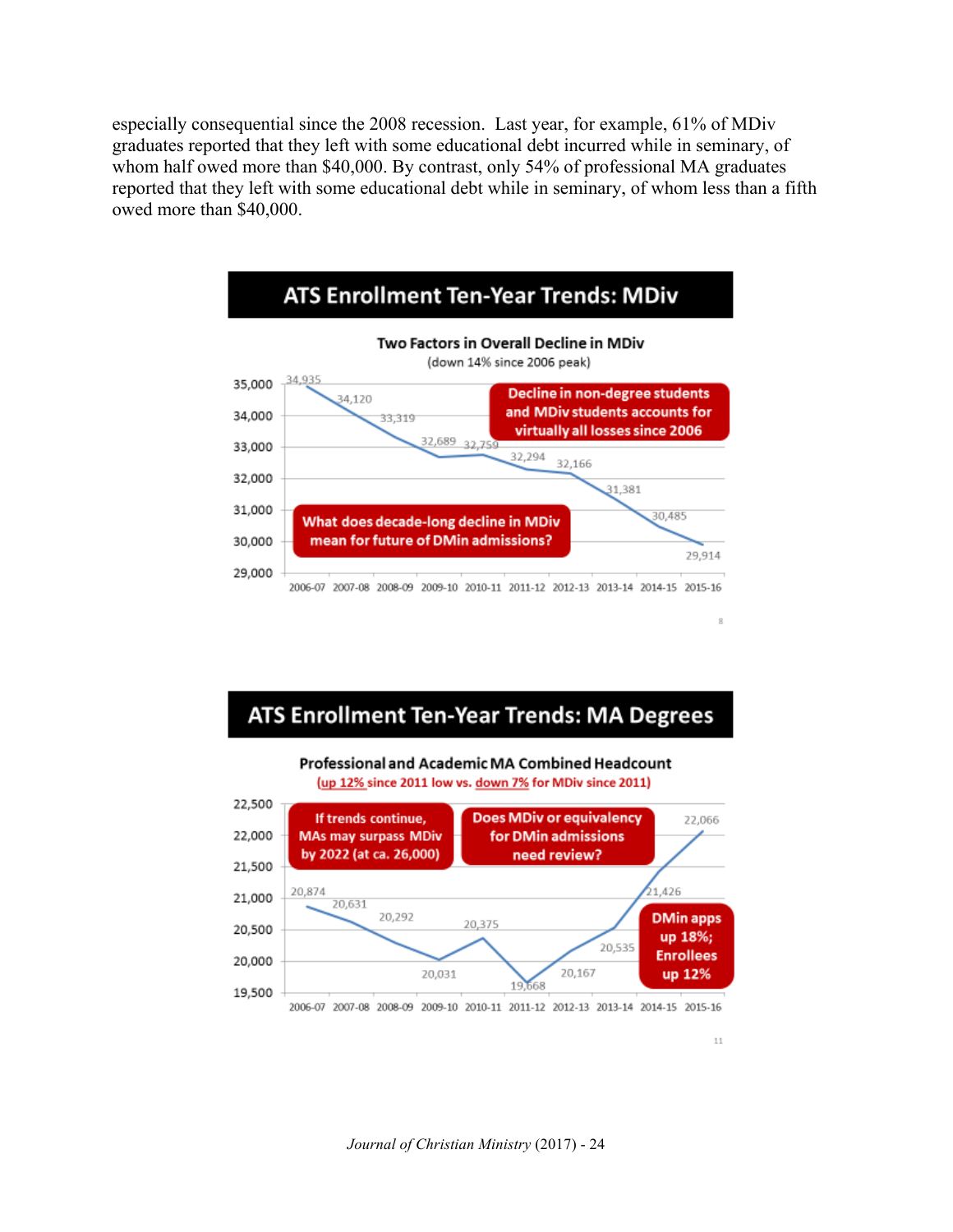### **Trend #4: From on-campus seminarians to online (and offsite?) students**

A decade ago, more than 80% of ATS students studied on campus, though an increasing percentage of them were commuters, not residents. Now nearly half (44%) of all ATS students are studying online or offsite. Based on recent trends, within four years (less than half a decade), ATS schools could collectively have more students studying online and/or offsite than studying on-campus, especially more studying online. Offsite enrollment among ATS extension sites actually peaked at 15,000 in 2012—just as the new Standards were being revised to permit more online learning. Since then, the number of offsite students has decreased by half to about 7,500 or the same as in 2005. Much of that decline is due to the increased popularity of online education, though in reality the lines are often blurred between the two. Extension sites that once offered everything in person on location are increasingly combining online and offsite models through hybrid approaches.

If one considers only online enrollment, however, the growth trend is overwhelming. The number of seminarians taking at least one course online has increased by almost half (45%) since 2012 (from around 16,900 to around 24,600). To be sure, the numbers reported by member schools for offsite and online enrollments are sometimes not as reliable as for onsite enrollments because of the nature of those non-traditional models. For example, online and even offsite offerings often have more frequent start times, more modular schedules, and morph into hybrid programs that combine various forms of onsite, offsite, and online enrollments. Still, the overall trend seems to be fairly clear and convincing: online education is becoming more dominant among ATS member schools. As one example, a decade ago only 60 ATS schools reported online offerings, while today more than 160 do—a 2.67-fold increase. Ten years ago those 60 schools represented less than a fourth of the ATS membership. Today's 160 schools with online offerings represent more than 60% of the membership. What was once a minority model has become an educational model used by a majority of ATS schools.

## **Other trends to consider for DMin programs?**

As noted at the outset, over the last decade total ATS enrollment has declined 11%—from 81,180 to 72,116. However, virtually all of that decline can be accounted for by just two factors: (1) the decline in MDiv enrollment (which accounts for roughly half of the overall loss in students), and (2) the decline in non-degree program enrollment (which accounts for roughly the other half of the overall loss in students).

Regarding factor (1), the steady decline in MDiv enrollment over the last decade will undoubtedly impact DMin enrollments in the coming years. In fact, it probably already has. DMin enrollment actually peaked in 2012 at 9,316 (up 2% since 9,151 in 2006), but since then has declined more than 4% (to 8,924). The more encouraging news is that DMin applications were actually up 18% last year, and new DMin students were up 12%. Some of the overall DMin enrollment decline is likely due to the eventual impact of the decrease in MDiv enrollment, though almost half of the 150 ATS schools with DMin programs actually grew this past year. Some of that growth may be due to more attention to MDiv equivalency and to greater use of online delivery. The ATS Board of Commissioners, for example, recently approved two schools to offer their DMin programs completely online. And two of the 18 ATS peer groups in the Lilly-funded Educational Models and Practices Project are looking at DMin issues, including MDiv equivalency. Another component may be the growing number of women in DMin